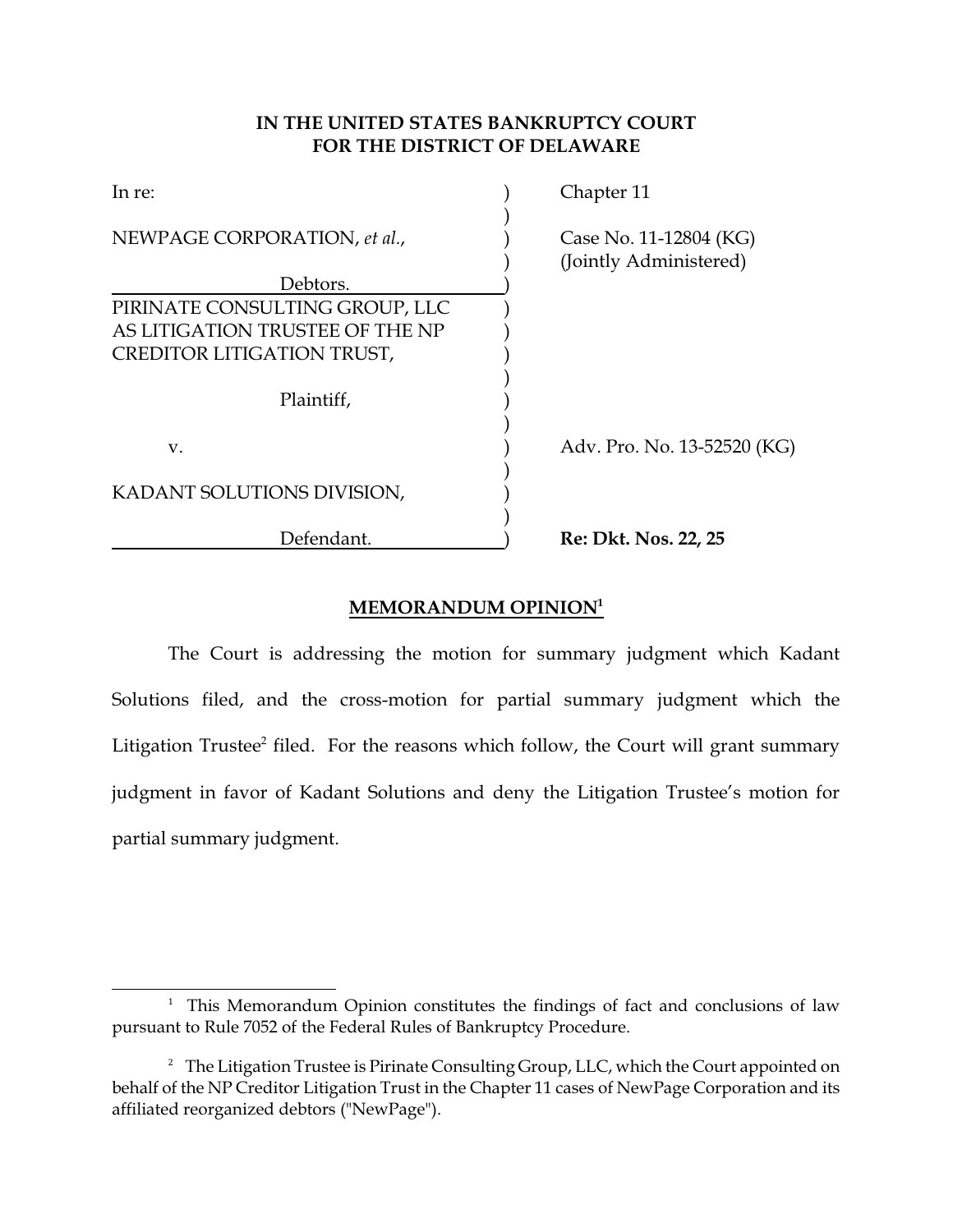#### **BACKGROUND**

NewPage filed its chapter 11 cases on September 7, 2011 (the "Petition Date"). The Court confirmed NewPage's Modified Fourth Amended Joint Chapter 11 Plan (the "Plan") on December 14, 2012, which became effective on December 21, 2012.

The Litigation Trustee filed the instant preference action against Kadant Solutions on November 26, 2013. With its First Amended Complaint, the Litigation Trustee seeks to avoid \$765,120.68 in payments to Kadant Solutions. This amount includes \$351,709.20 as payment for the "Escanaba Drainage Structures" which Kadant Solutions custom manufactured for the Escanaba Mill (the "EDS"); and \$413,411.48 for payments made to Kadant Solutions in the 90 days preceding the Petition Date (the "Remaining Payments"). The Court finds that the EDS payment was a prepayment and therefore not on account of an antecedent debt; and that the Remaining Payments are subject to the ordinary course of business defense, 11 U.S.C. § 547(c)(2).

### **FACTS**

Kadant Solutions manufactures and designs equipment used in the pulp and paper manufacturing industries. Affidavit of Brad Kruzan, Vice President of Finance of Kadant Solutions, dated June 25, 2015 ("Kruzan Aff."), ¶ 4. Kadant Solutions also provides custom manufacturing of capital equipment and specialized production. Kruzan Aff. ¶ 4. Before the Petition Date, NewPage began negotiating with Kadant Solutions for the EDS which required the custom manufacture of six gravity drainage structures. Kruzan Aff. ¶ 7. In July and August 2011, Kadant Solutions and NewPage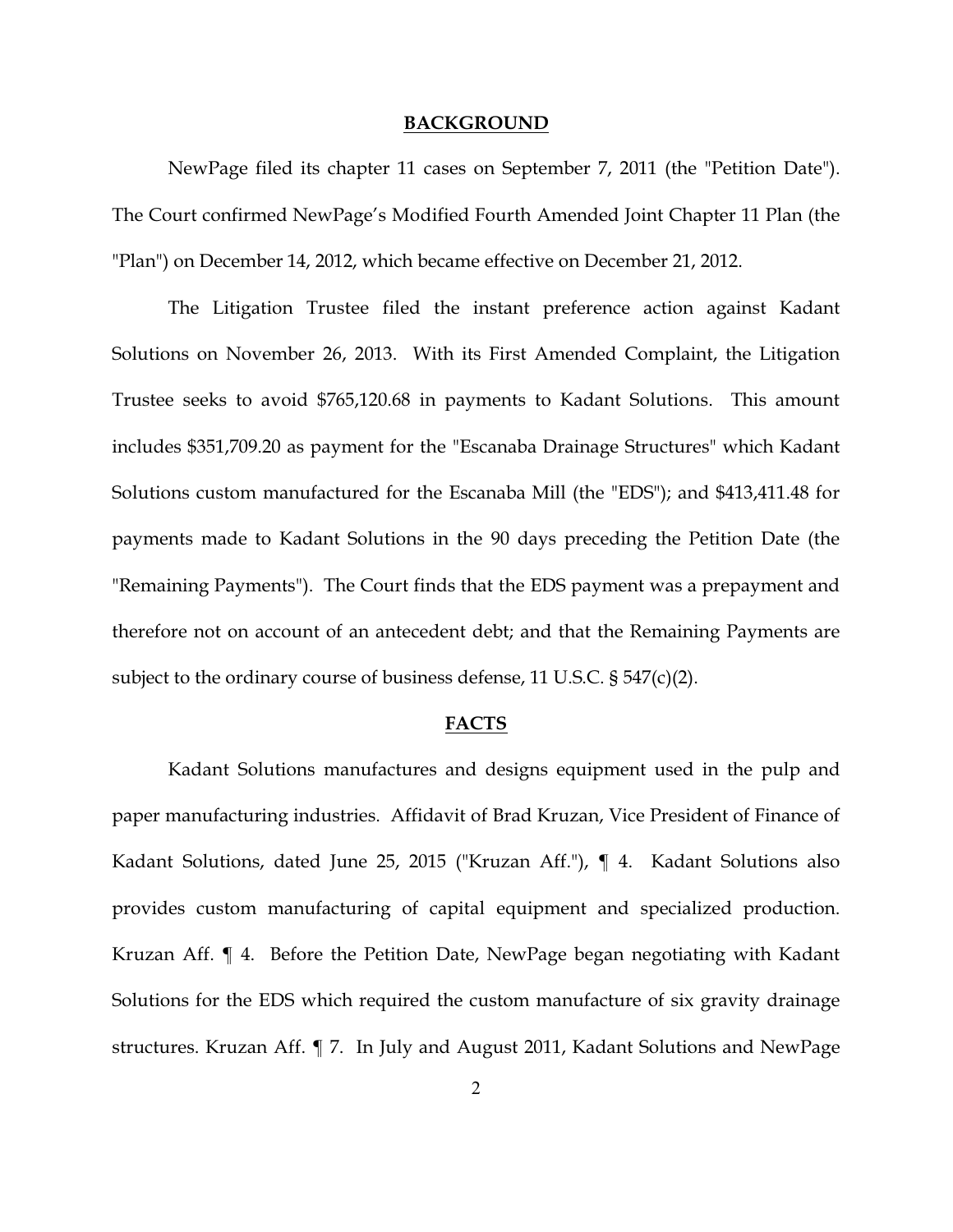continued to negotiate the terms and conditions of the contract for the manufacture of EDS. Kadant Solutions and NewPage reached agreement and Kadant Solutions issued Quotation Number QCEP0281 rev. 4, dated August 10, 2011. Kruzan Aff. ¶ 8 and Exhibit B. Indeed, there is a series of events which are relevant to the dispute, as follows:

| August 12, 2011    | Kadant Solutions issued Invoice M10593 for<br>\$351,709.20. (Kruzan Aff. ¶ 9 and Exhibit C).                                                                                                        |
|--------------------|-----------------------------------------------------------------------------------------------------------------------------------------------------------------------------------------------------|
| August 15, 2011    | NewPage issued a revised purchase order<br>(Kruzan Aff., Exhibit D).                                                                                                                                |
| August 30, 2011    | Kadant Solutions received a check from<br>NewPage in the sum of \$361,779.59, which<br>included the \$351,709.20 (Kruzan Aff. 11).                                                                  |
| September 12, 2011 | Negotiations in late August 2011 led to<br>Kadant Solutions' issuance of Quotation<br>Number QCEP0281 rev. 5, dated September<br>12, 2011, the Final Contract. (Kruzan Aff. ¶<br>12 and Exhibit F). |

Kadant Solutions performed no work on the EDS prior to its receipt of the payment of \$351,709.20 and further progress payments. Kruzan Aff. ¶ 13. No manufacturing was performed and there was no shipment of any materials before Kadant Solutions received payment.

There are numerous other payments for standard parts and supplies which the Litigation Trustee seeks to avoid. Kadant Solutions cites to 178 invoices during the preference period, i.e. from June 9, 2011, through September 6, 2011 (the "Preference Period"). The Litigation Trustee cites 180 invoices including those applicable to EDS.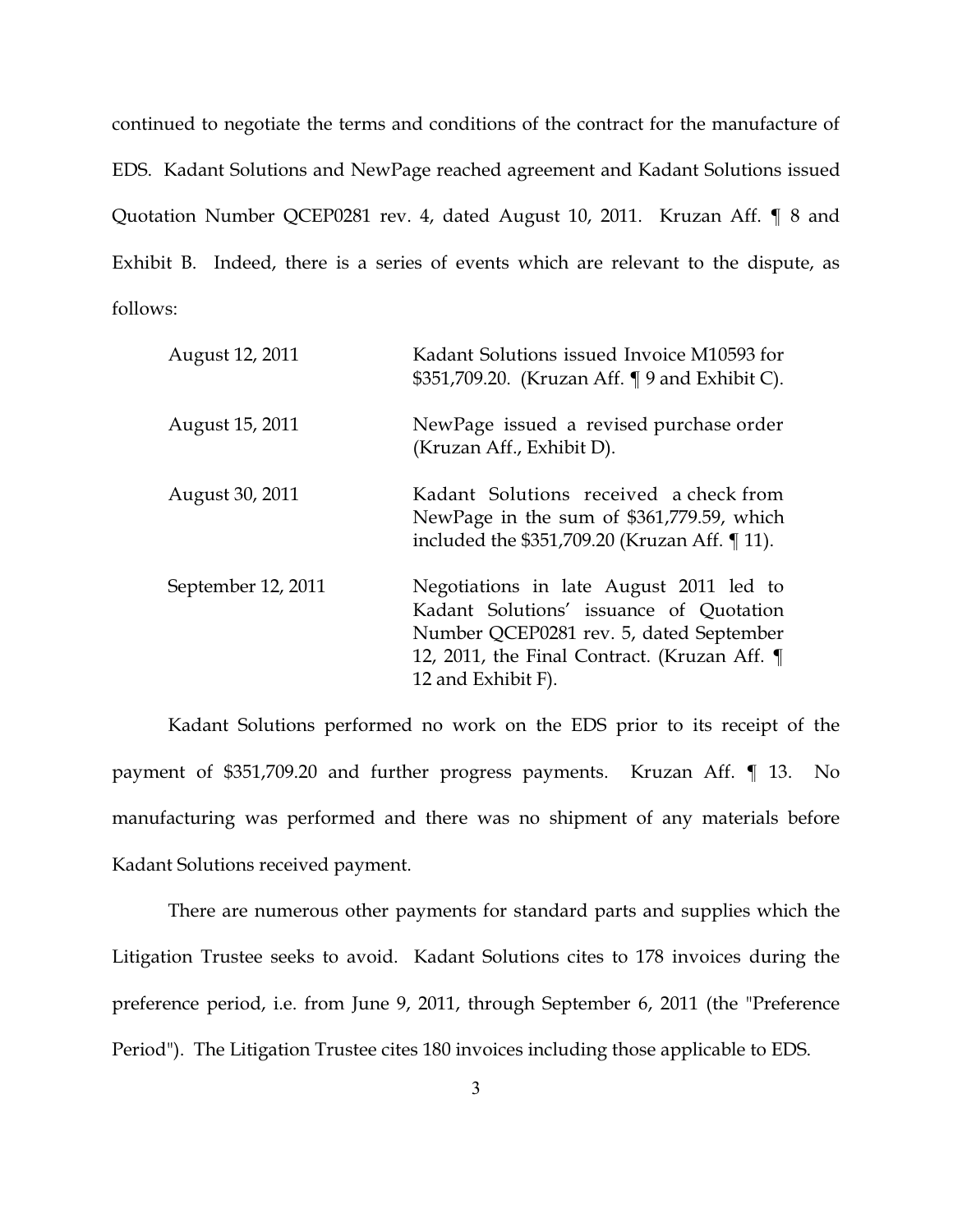#### **JURISDICTION**

The Court has jurisdiction over this matter pursuant to 28 U.S.C. §§ 1334 and 157(b)(1) and it is a core proceeding under 28 U.S.C. § 157(b)(2), (A), (B), (F) and (O). Venue is proper in this jurisdiction pursuant to 28 U.S.C. § 1409.

### **STANDARD OF REVIEW**

"The court shall grant summary judgment if the movant shows that there is no genuine dispute as to any material fact and the movant is entitled to judgment as a matter of law." Fed. R. Civ. P. 56(a); Fed. R. Bankr. P. 7056. The moving party bears the initial burden of showing that no genuine issue of material fact exists. *Celotex Corp. v. Catrett*, 477 U.S. 317, 323 (1986). All evidence must be viewed in a light most favorable to the non-moving party. *Mitsushita Elec. Indus. Co. v. Zenith Radio Corp.*, 475 U.S. 574, 599 (1986). Once the moving party has met its initial burden, the burden shifts to the non-moving party to demonstrate that a genuine issue of material fact exists. *Id.* at 585- 86. The "mere existence" of an alleged factual dispute will not defeat a properly supported motion for summary judgment. *Anderson v. Liberty Lobby, Inc.*, 447 U.S. 242, 247-48 (1986). The non-moving party "must set forth specific facts showing a genuine issue for trial." Fed. R. Civ. P. 56(e). Where, as here, there are cross-motions for summary judgment, the Court must ensure that the nonmoving party on each theory has the inferences to be drawn from the underlying facts viewed in the light most favorable to it as the party opposing the motion. *Matsushita*, 475 U.S. at 578-88.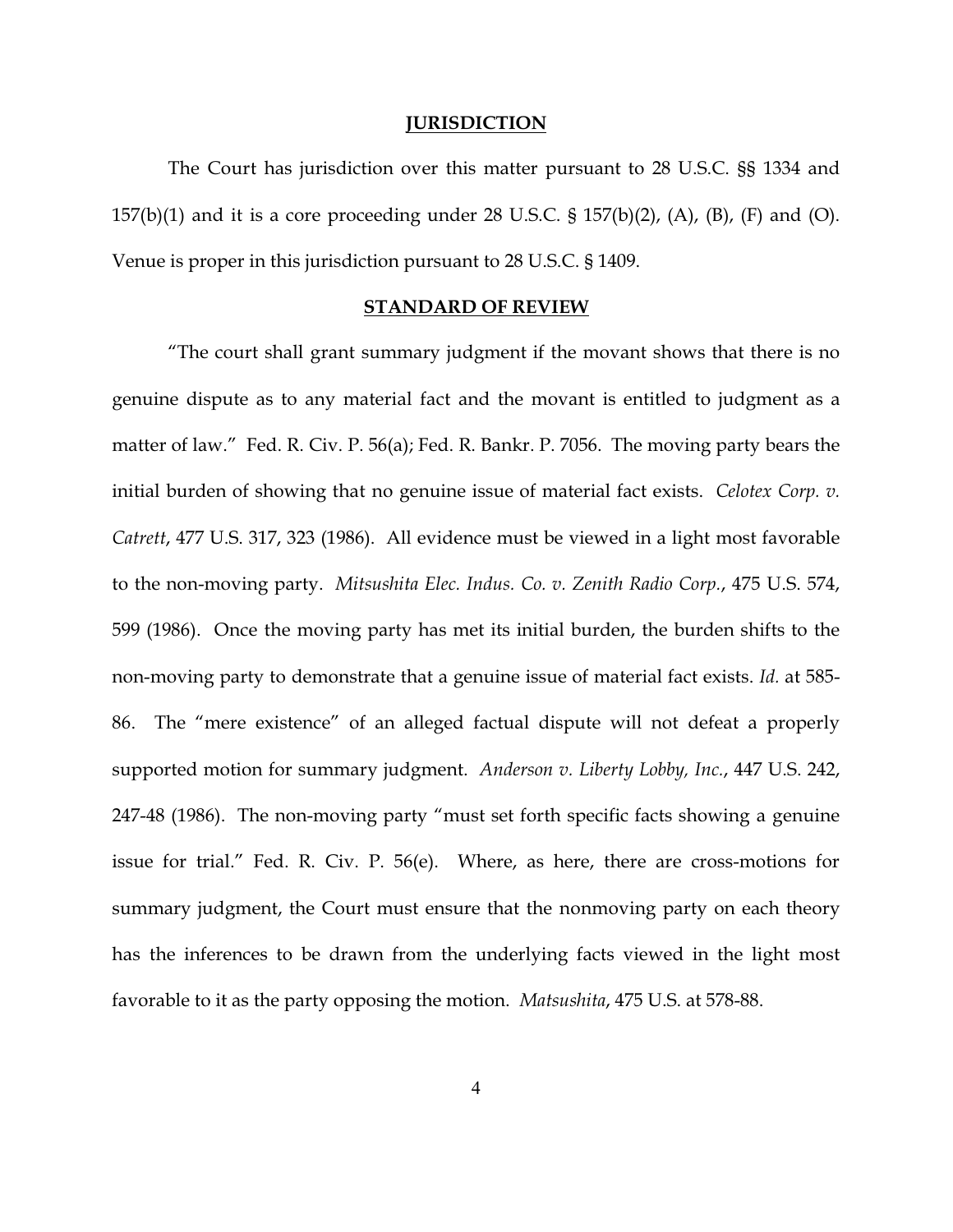#### **DISCUSSION**

#### A. The EDS Payment

The Court is very much satisfied that the EDS payment of \$351,709.20 was a prepayment. The payment therefore was not on an antecedent debt which qualifies as a recoverable preference payment pursuant to 11 U.S.C. § 547. The preference statute, 11 U.S.C. § 547(b), provides in part that:

(B) Except as provided in subsections (c) and (i) of this section, the trustee may avoid any transfer of an interest of the debtor in property -

\* \* \*

(2) for or on account of an antecedent debt owed by the debtor before such transfer was made.

\* \* \*

Here, negotiations between the parties, i.e., Kadant Solutions and Debtors, resulted in the invoice, dated August 12, 2011, from Kadant Solutions; followed by the August 14, 2011 purchase order from New Page; which led to the payment of \$351,709.20 by check, dated August 25, 2011, which Kadant Solutions received on August 30, 2011. Kruzan Aff. ¶¶ 8-12. Then, and only then, did Kadant Solutions begin production of EDS.

The Litigation Trustee argues that Debtors became legally bound to remit the Escanaba Progress Payment before Debtors made the payment. The Litigation Trustee claims that it incurred the debt on the date it became legally bound to pay, before Debtors issued their check on August 25, 2011. The Litigation Trustee further claims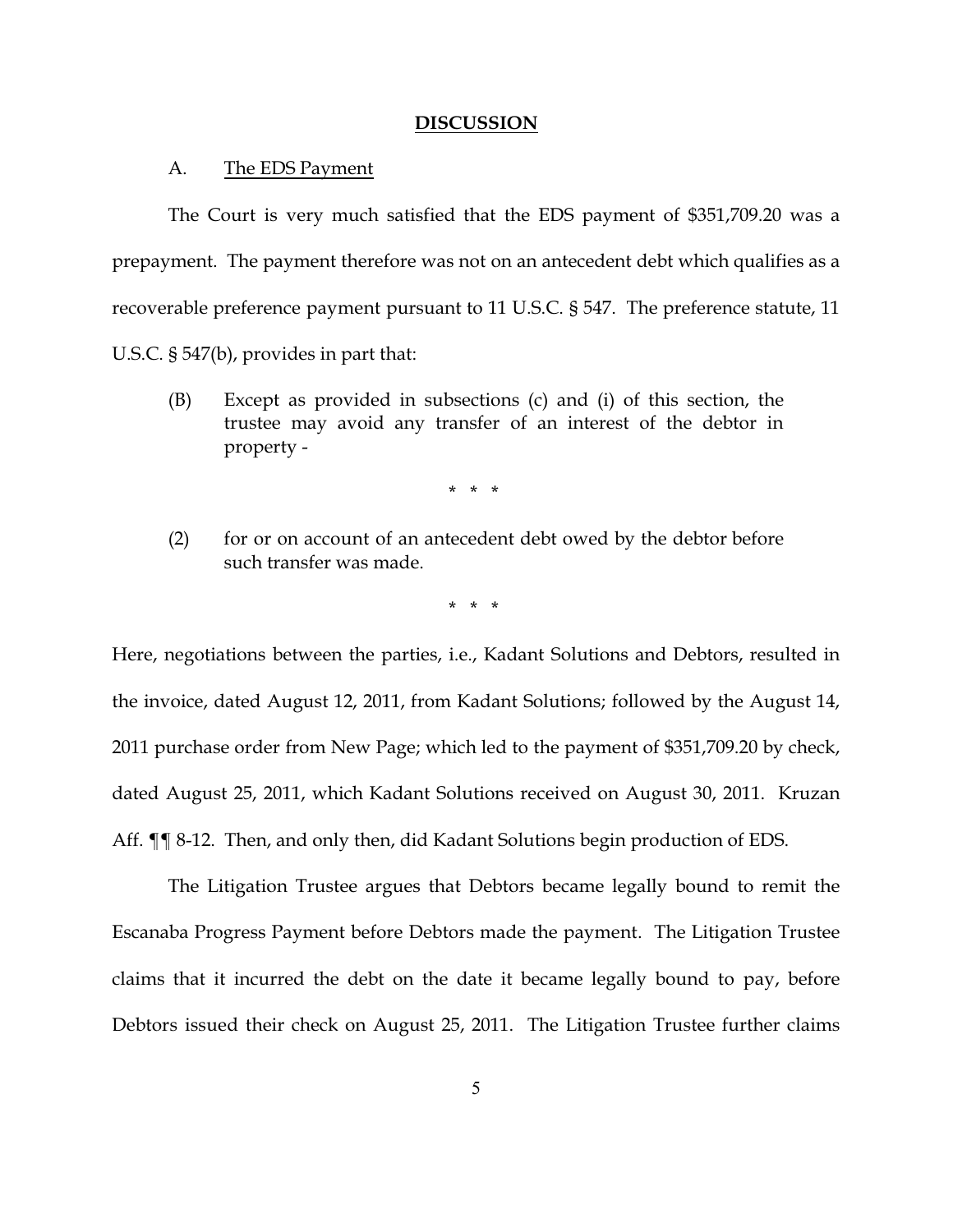that Kadant Solutions issued Escanaba Quotation Rev. 4, Invoice M105093 and the Purchase Order before the Debtors remitted payment and therefore payment was made on account of an antecedent debt. According to the Litigation Trustee, Escanaba Quotation Rev. 5 which Kadant Solutions issued after Debtors remitted payment was not the final contract. Escanaba Quotation Rev. 5 was issued to document modifications to specifications for the project. Again, the Litigation Trustee claims that Debtors were bound to remit payment before payment was made and the payment was therefore made on account of an antecedent debt.

Kadant Solutions asserts that there was no antecedent debt based on its reading of cases and facts surrounding its EDS transaction. The cases make it clear that an "antecedent debt" is incurred prior to the alleged preferential transfer, *Burtch v. Huston* (*In re US Digital, Inc.*), 443 B.R. 22, 36 (Bankr. D. Del. 2011); and that a debt is incurred when the debtor becomes obligated to pay, *Estate Liq. Trust v. Inserts East, Incorporated* (*In re Philadelphia Newspapers, LLC*), 468 B.R. 712, 722 (Bankr. E. D. Pa. 2012). *See also Dots, LLC v. Capstone Media* (*In re Dots, LLC*), 533 B.R. 432, 438 (2015), holding that debt arises when a debtor receives goods or services and not when invoiced. In *AP Services, LLC v. McKesson Corporation* (*In re CRC Parent Corporation*), 2013 WL 2149492 (Bankr. D. Del. May 16, 2013), the court found that because the wire transfers cleared before delivery of the product, the transfers were advance payments. They did not constitute antecedent debt. *Id.* at \* 4.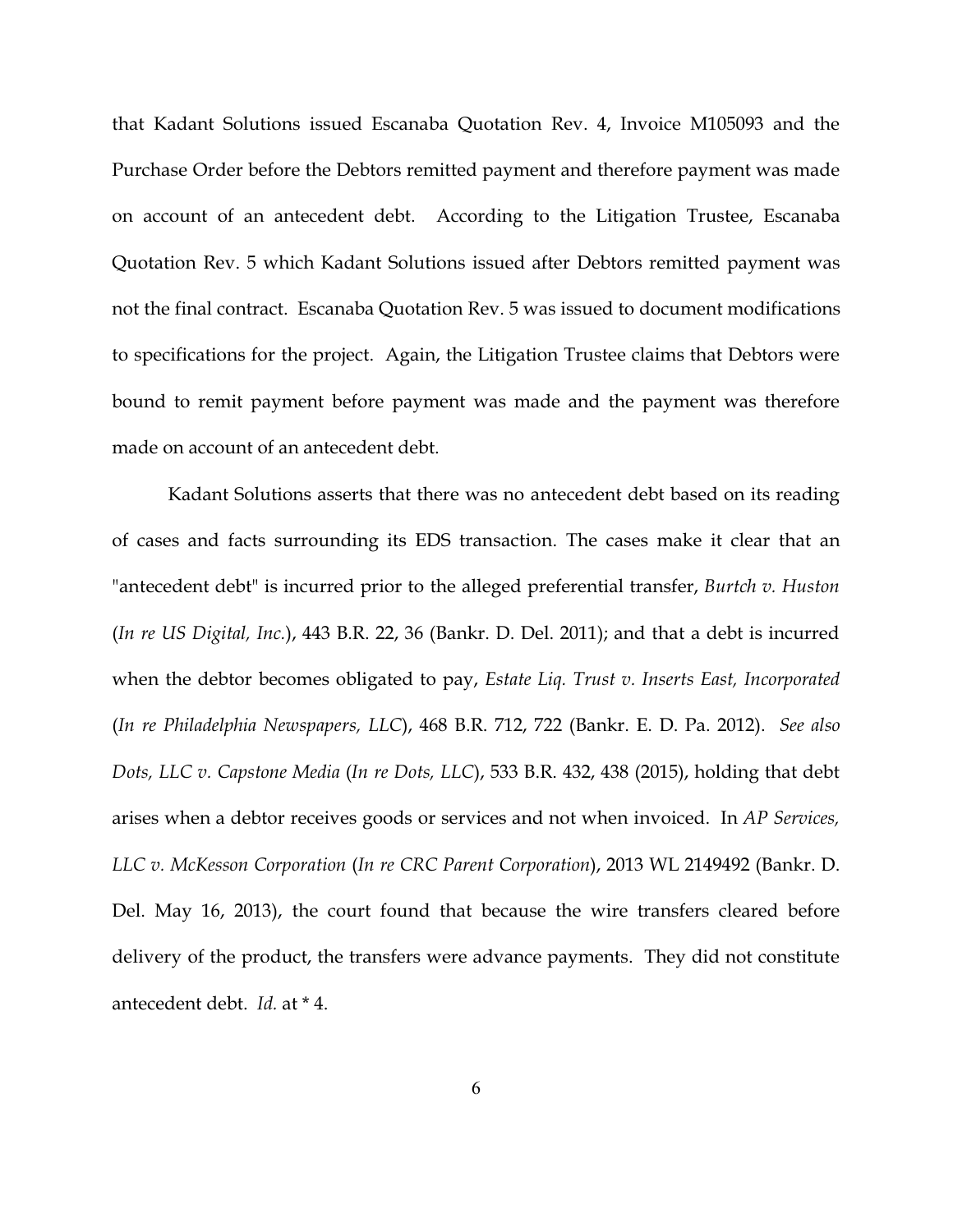The Court finds that the payment for EDS was a payment in advance and not on account of antecedent debt. As an advance payment, it was not for or on account of an antecedent debt. *In re Hechinger Investment Co. of Delaware, Inc.*, 2004 WL 3113718 (Bankr. D. Del. Dec. 14, 2004). The facts are clear and include that Kadant Solutions was to be paid for the EDS before it began to manufacture the equipment, that EDS required custom manufacture and that Kadant Solutions provided nothing before it received payment. Additionally, pursuant to the "General Terms and Conditions for Contracts and Purchase Orders for Purchase of Equipment," Kruzan Aff., Exhibit F, Appendix C, Debtors had the right to terminate the order for the EDS at anytime and without cause on 10 days' notice to Kadant Solutions. Upon termination, Debtors would be liable only for actual costs up to the contract price. At the time of payment, Debtors could have canceled without any liability since Kadant Solutions had not started to manufacture the EDS.

For the reasons provided, the Court grants summary judgment in favor of Kadant Solutions on the EDS payment and denies the Litigation Trustee's motion for partial summary judgment. Accordingly, the Court is not addressing the other defenses Kadant Solutions asserts and which include, contemporaneous exchange for new value and that the Debtors assumed the contract. For the latter argument, *see In re Kiwi Airlines*, 344 F. 3d 311 (3d Cir. 2003).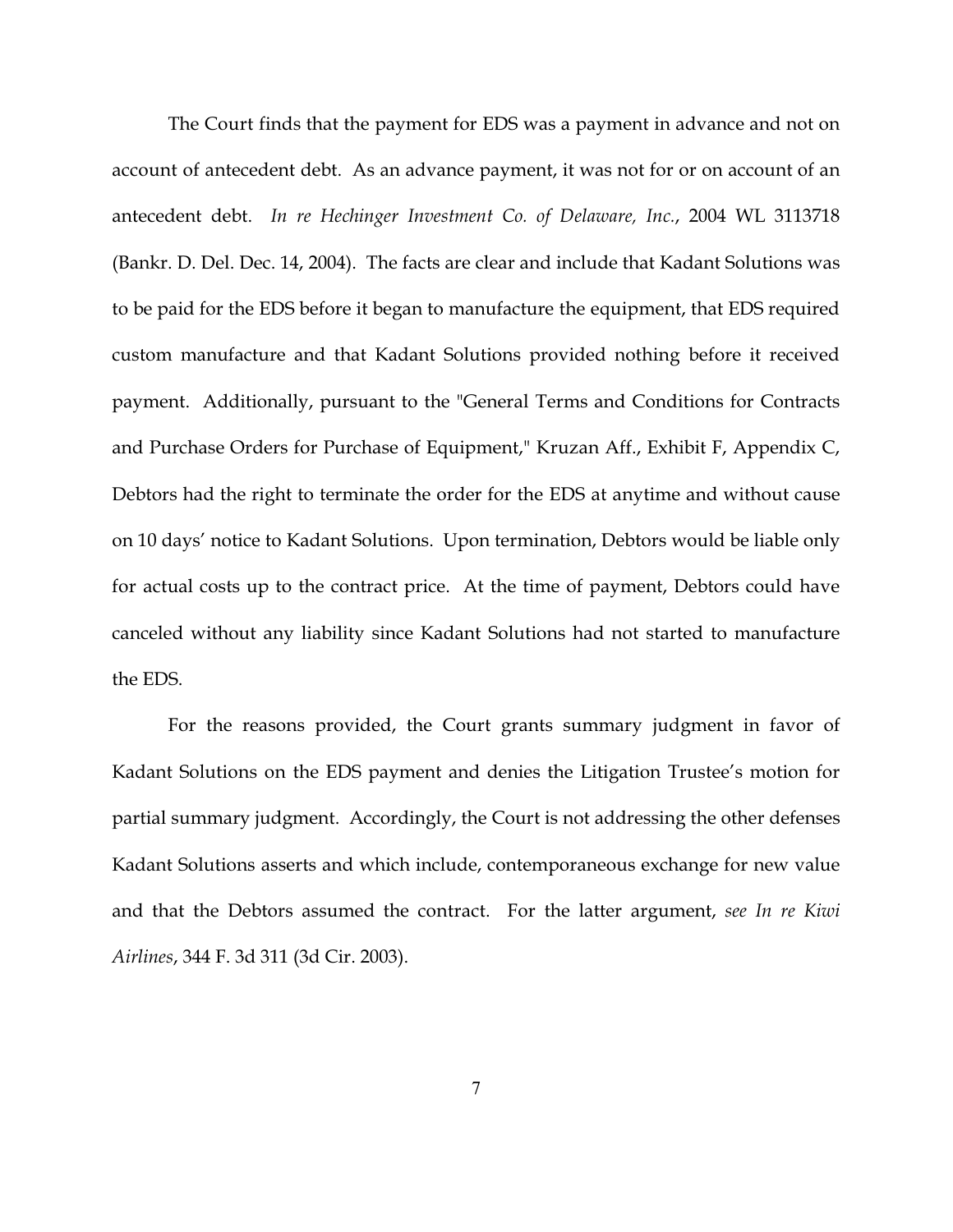#### B. The Remaining Payments

The Litigation Trustee is also seeking to avoid what appears to be \$413,411.48 in other transfers.<sup>3</sup> Excluding the payment for EDS, Kadant Solutions identified 178 invoices in the preference period, which begins on June 8, 2011 and ends on September 6, 2011 (the "Preference Period"). The Litigation Trustee identified 181 invoices which includes invoices relating to EDS.

Kadant Solutions argues that after excluding the EDS payments, the entire preference claim is subject to the defense that Debtors made the payments, all of them, in the ordinary course of business. See 11 U.S.C. § 547 (c)(2):

(c) The trustee may not avoid under this section a transfer –

\* \* \*

(2) to the extent that such transfer was in payment of a debt incurred by the debtor in the ordinary course of business, or financial affairs if the debtor and the transferee, and such transfer was –

(A) made in the ordinary course of business of financial affairs of the debtor and the transferee;

(B) made according to ordinary business terms;

\* \* \*

 $^{\text{\tiny 3}}$  It is unclear to the Court what amount, other than the EDS payment, the Litigation Trustee is seeking. However, since the Complaint identifies \$765,120.68 in preferential transfers and the EDS payment was \$351, 709.20, the Court believes the Litigation Trustee is seeking the \$413,411.48 in other transfers.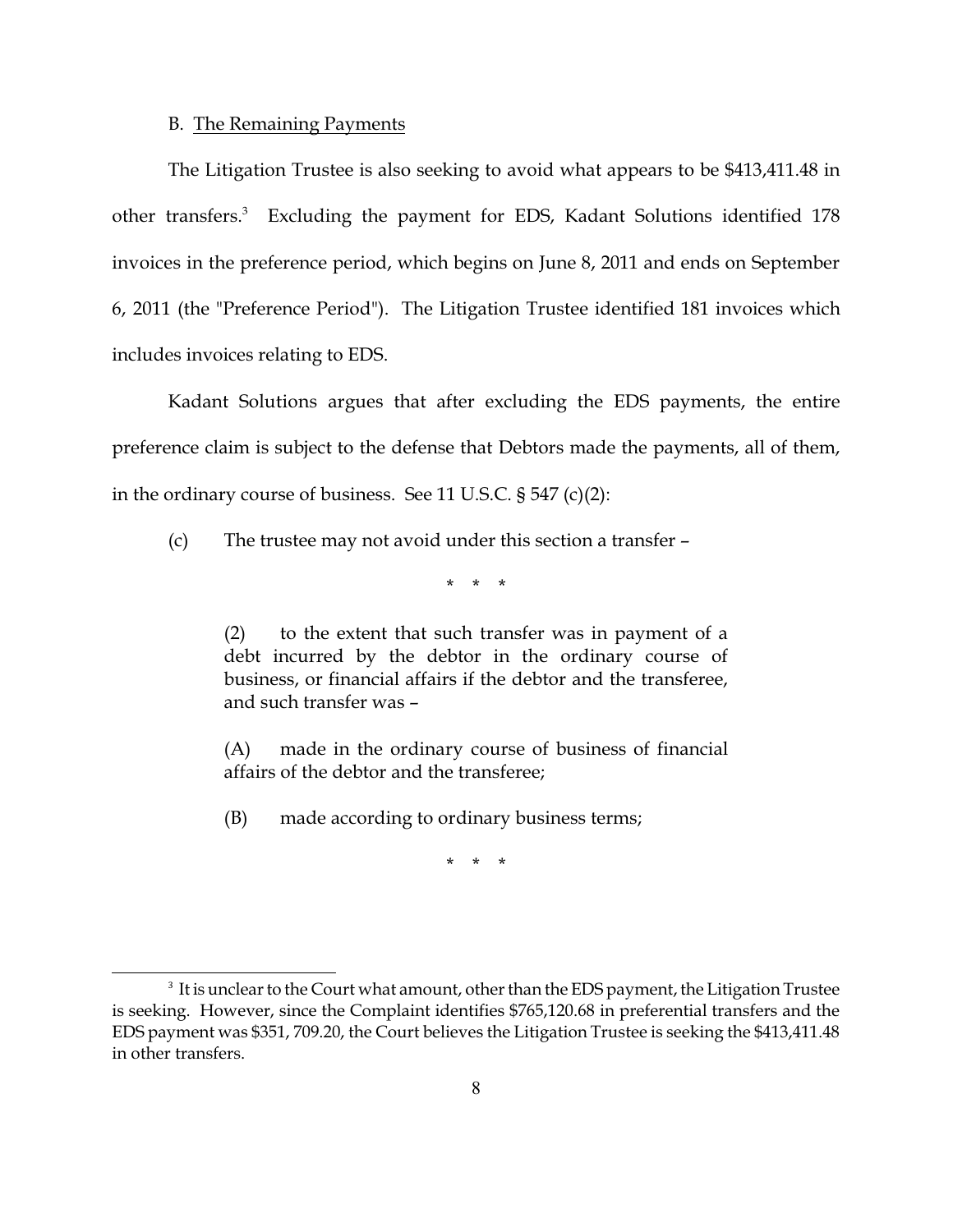The ordinary course of business defense "is designed to encourage creditors to continue to deal with debtors on normal business terms" without concern for a subsequent bankruptcy filing and the possibility of requiring creditors to disgorge what debtors paid them. *Barnhill v. Johnson*, 112 S. Ct. 1386, 1391 (1992); *In re First Jersey Secs., Inc.*, 180 F. 3d 504, 512 (3d Cir. 1999).

In determining whether payments were made in the ordinary course of business, a creditor must show that (1) payment was on account of a debt incurred in the ordinary course of business between the debtor and creditor, (2) payment was made in the ordinary course of business between the debtor and creditor, or (3) payment was made according to ordinary business terms. Those are the statutory prerequisites. 11 U.S.C. § 547 (c)(2).

The first test is satisfied if the debtor - creditor relationship is for ordinary business purposes and is at arm's length. No one suggests otherwise for the Debtors - Kadant Solutions relationship. The third test is also not challenged for applicability to the Debtors and Kadant Solutions.

The second factor, that the transfer was made in the ordinary course of dealings between the debtor and creditor, requires the Court to subjectively inquire into the normal business practices between the debtor and creditor, between Debtors and Kadant Solutions. Thus a court takes account of the length of time the parties have done business, whether the transfer was more than usual, how payment was tendered,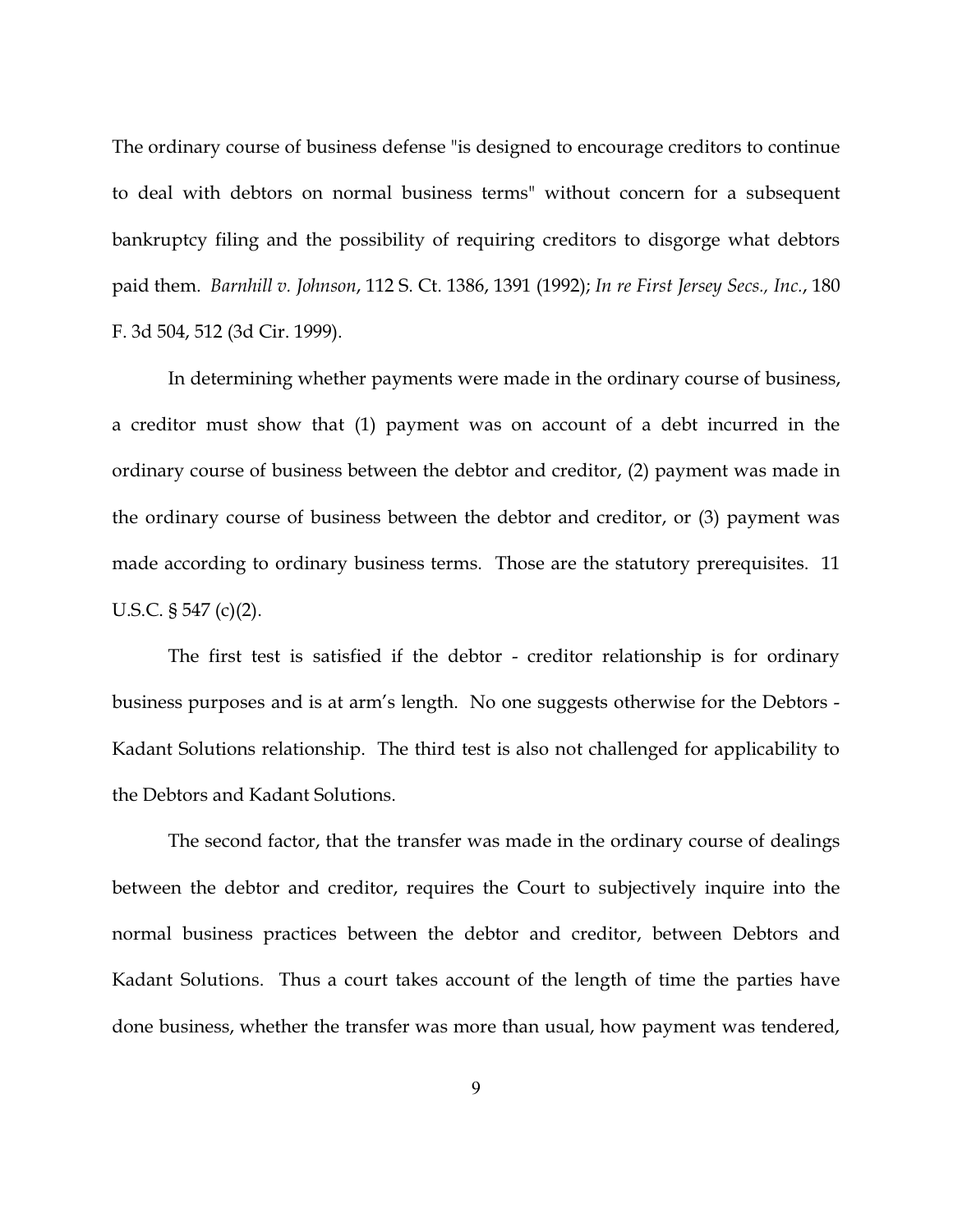whether debtor or creditor took unusual action to pay or collect what was owed, and whether creditor did anything to gain advantage. *See*, *e.g.*, *Wahoski v. Classic Packaging Company* (*In re Pillowtex Corp.*), 427 B.R. 301, 307 (Bankr. D. Del. 2010).

Here, the only real question raised by the Litigation Trustee in opposition to summary judgment is whether or not the payments were made in a different manner from previous payments outside the Preference Period. The Court must therefore scrutinize the amount, manner and timing of the payments Debtors made to Kadant Solutions to determine if the transfers in question came within the range of normal dealings. *See*, *e.g.*, *In re Molded Acoustical Products, Inc.*, 18 F. 3d 217 (3d Cir. 1994); *In re Archway Cookies*, 435 B.R. 234 (Bankr. D. Del. 2010).

It is uncontested that Debtors and Kadant Solutions had a long standing relationship before the Preference Period. There is also no evidence of any unusual action which Debtors took to pay debt or that Kadant Solutions took to collect on debt. Therefore, the issue for the Court is timing – what does the history of payments look like when compared with payments during the Preference Period. The following chart shows the payments during the historical period and Preference Period $^4\!$ :

<sup>4</sup> The Kruzan Affidavit includes information in detail on the invoices and payments exchanged between Debtors and Kadant Solutions. The "historical period" consists of 15 months and includes 1275 invoices and payments for the period from March 9, 2010 to June 9, 2011. The Kruzan Affidavit also includes transfers during the Preference Period.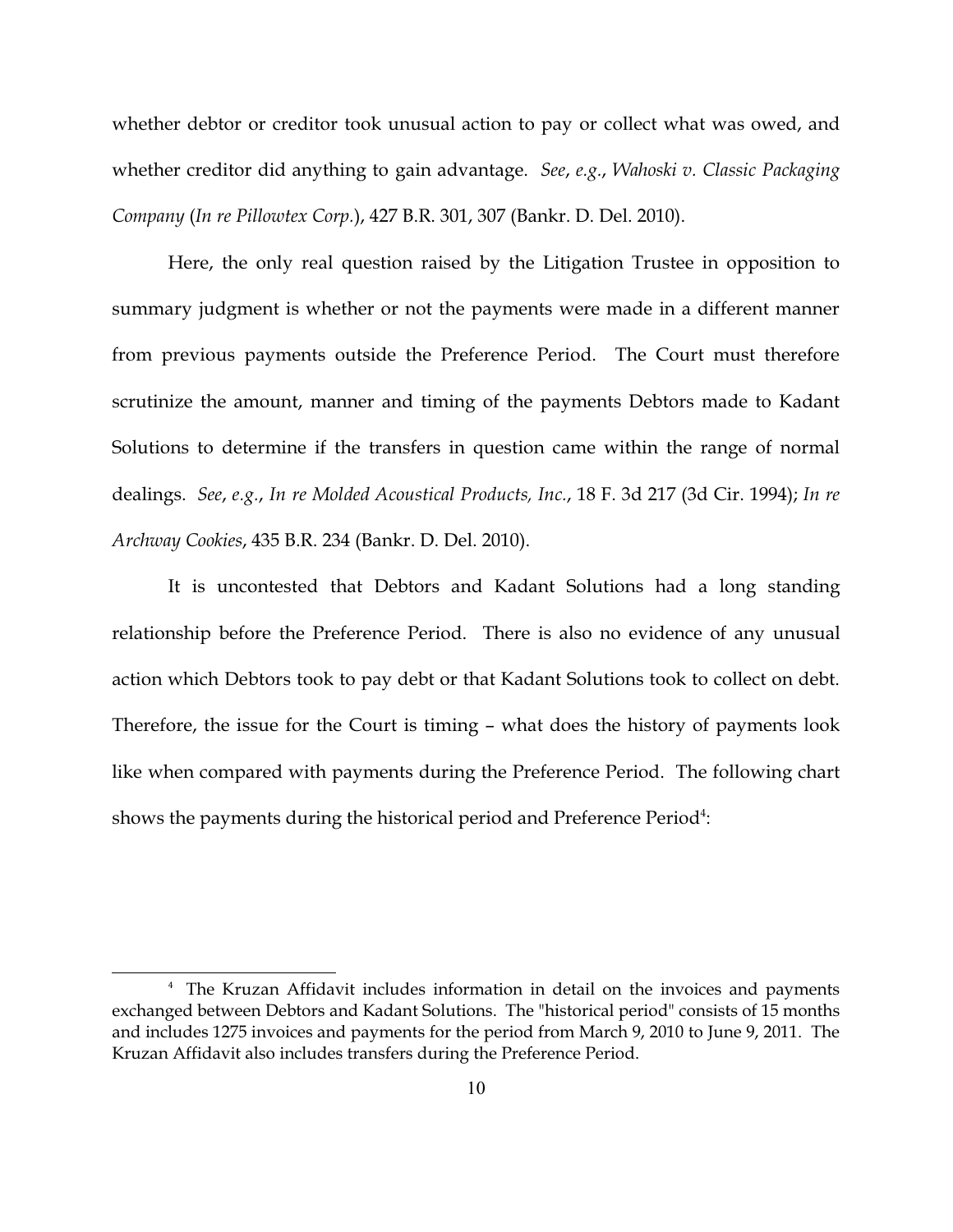| ANALYSIS OF KADANT SOLUTIONS DATA IN KRUZAN AFFIDAVIT                                             |         |        |      |        |                           |
|---------------------------------------------------------------------------------------------------|---------|--------|------|--------|---------------------------|
| <b>Time Period</b>                                                                                | Average | Median | Mode | Range  | No. of<br><b>Invoices</b> |
| Historical Period $(03/09/10 -$<br>$06/07/11$ ) All invoices                                      | 70      | 60     | 56   | 56-919 | 1275                      |
| Historical Period $(03/09/10 -$<br>06/07/11)<br>*Excluding outliers under 13 and<br>over 166 days | 62      | 60     | 56   | 13-166 | 1238                      |
| Preference Period $(06/08/11 -$<br>09/06/11                                                       | 61      | 60     | 56   | 15-166 | 186                       |

The Litigation Trustee also submitted substantial data. *See* Declaration of Michelle E. Cline, dated July 27, 2015 ("Cline Declaration"). The chart Kadant Solutions prepared using the data (excluding EDS payments) is as follows:

| ANALYSIS OF TRUSTEE DATA IN CLINE DECLARATION                                            |         |               |      |            |                           |
|------------------------------------------------------------------------------------------|---------|---------------|------|------------|---------------------------|
| <b>Time Period</b>                                                                       | Average | <b>Median</b> | Mode | Range      | No. of<br><b>Invoices</b> |
| Historical Period $(09/09/09 -$<br>06/07/11)                                             | 63      | 57            | 54   | 21-207     | 579                       |
| Historical Period (09/09/09 –<br>06/07/11<br>*Excluding outliers over 166 days           | 63      | 57            | 54   | $21 - 166$ | 577                       |
| Preference Period $(06/08/11 -$<br>09/06/11                                              | 53      | 54            | 54   | 12-95      | 178                       |
| Preference Period excluding 3<br>invoices totaling \$6,832.85 paid<br>between 12-18 days | 54      | 54            | 54   | 25-95      | 175                       |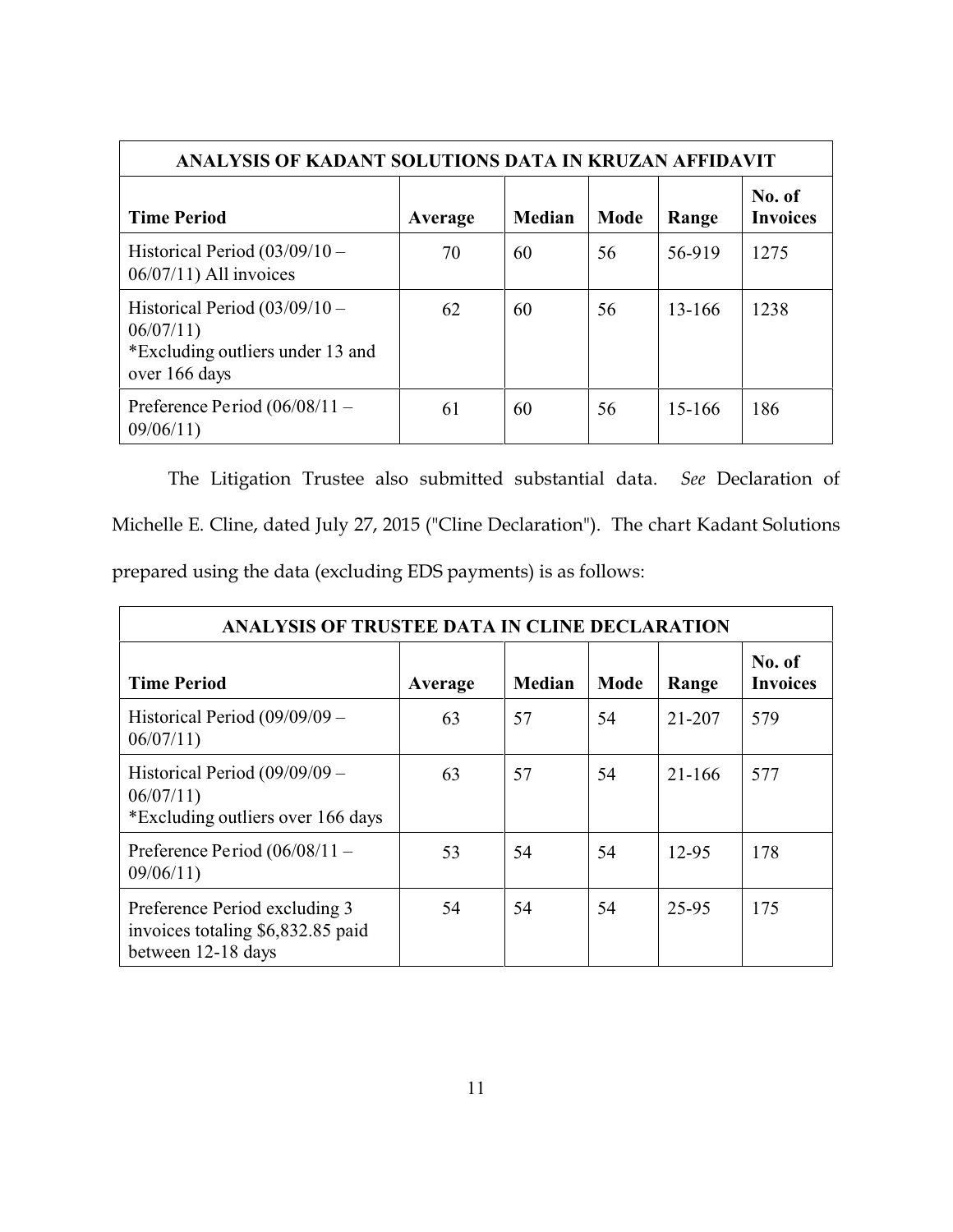It is clear from comparing the payments in the historical period and the Preference Period that the payments in both fall within the same range. Despite the Litigation Trustee's protestations, the facts overwhelming support the finding that there is no deviation in the ordinary course of business between Debtors and Kadant Solutions in the Preference Period. The average payment, median payment, mode and range of payment are nearly identical in the historical period and Preference Period. *In re Elrod Holdings*, 426 B.R. 109 (Bankr. D. Del. 2010); *In re American Home*, 476 B.R. 124 (Bankr. D. Del. 2010). It is not sufficient for the Litigation Trustee to complain that it has not had the opportunity to take full discovery. More discovery will not affect the payment records.

### **CONCLUSION**

The Court is granting Kadant Solutions motion for summary judgment and denying the Litigation Trustee's motion for partial summary judgment. An Order will follow.

Dated: September 30, 2016

KEVIN GROSS, U.S.B.J.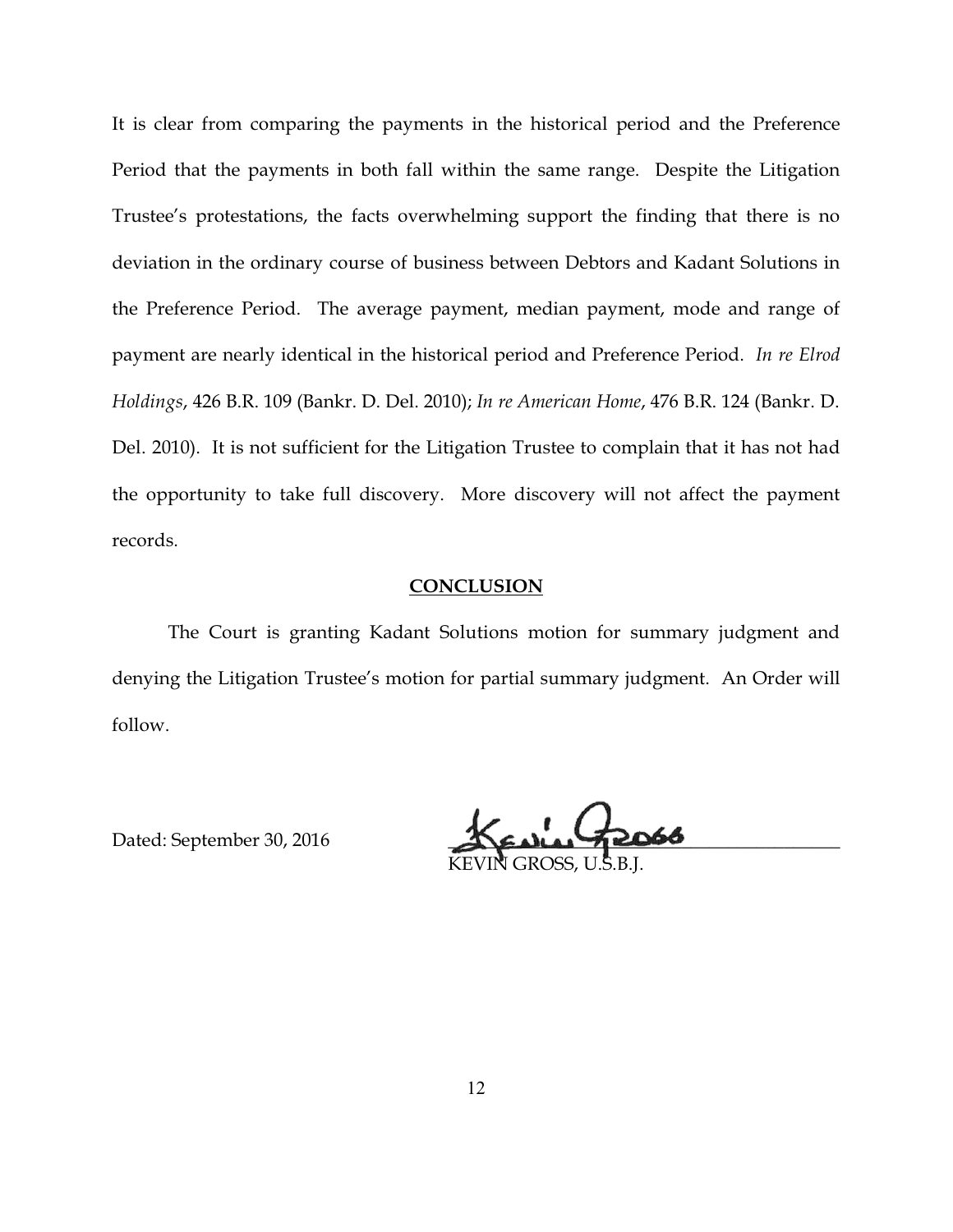# **IN THE UNITED STATES BANKRUPTCY COURT FOR THE DISTRICT OF DELAWARE**

| In re:                            | Chapter 11                                       |
|-----------------------------------|--------------------------------------------------|
| NEWPAGE CORPORATION, et al.,      | Case No. 11-12804 (KG)<br>(Jointly Administered) |
| Debtors.                          |                                                  |
| PIRINATE CONSULTING GROUP, LLC    |                                                  |
| AS LITIGATION TRUSTEE OF THE NP   |                                                  |
| <b>CREDITOR LITIGATION TRUST,</b> |                                                  |
| Plaintiff,                        |                                                  |
| V.                                | Adv. Pro. No. 13-52520 (KG)                      |
| KADANT SOLUTIONS DIVISION,        |                                                  |
| Defendant.                        | Re: Dkt. Nos. 22, 25                             |

### **ORDER**

## WHEREAS:

A. Kadant Solutions, as defendant, moved for summary judgment pursuant to Rule 56(c) of the Federal Rules of Civil Procedure, made applicable to the adversary proceeding by Rule 7056 of the Federal Rules of Bankruptcy Procedure.

B. Pirinate Consulting Group, LLC, as Litigation Trustee of the NP Creditor Litigation (the "Litigation Trustee") moved for partial summary judgment pursuant to F.R. Civ. P. 56(c), made applicable by Rule 7056 of the Federal Rules of Bankruptcy Procedure.